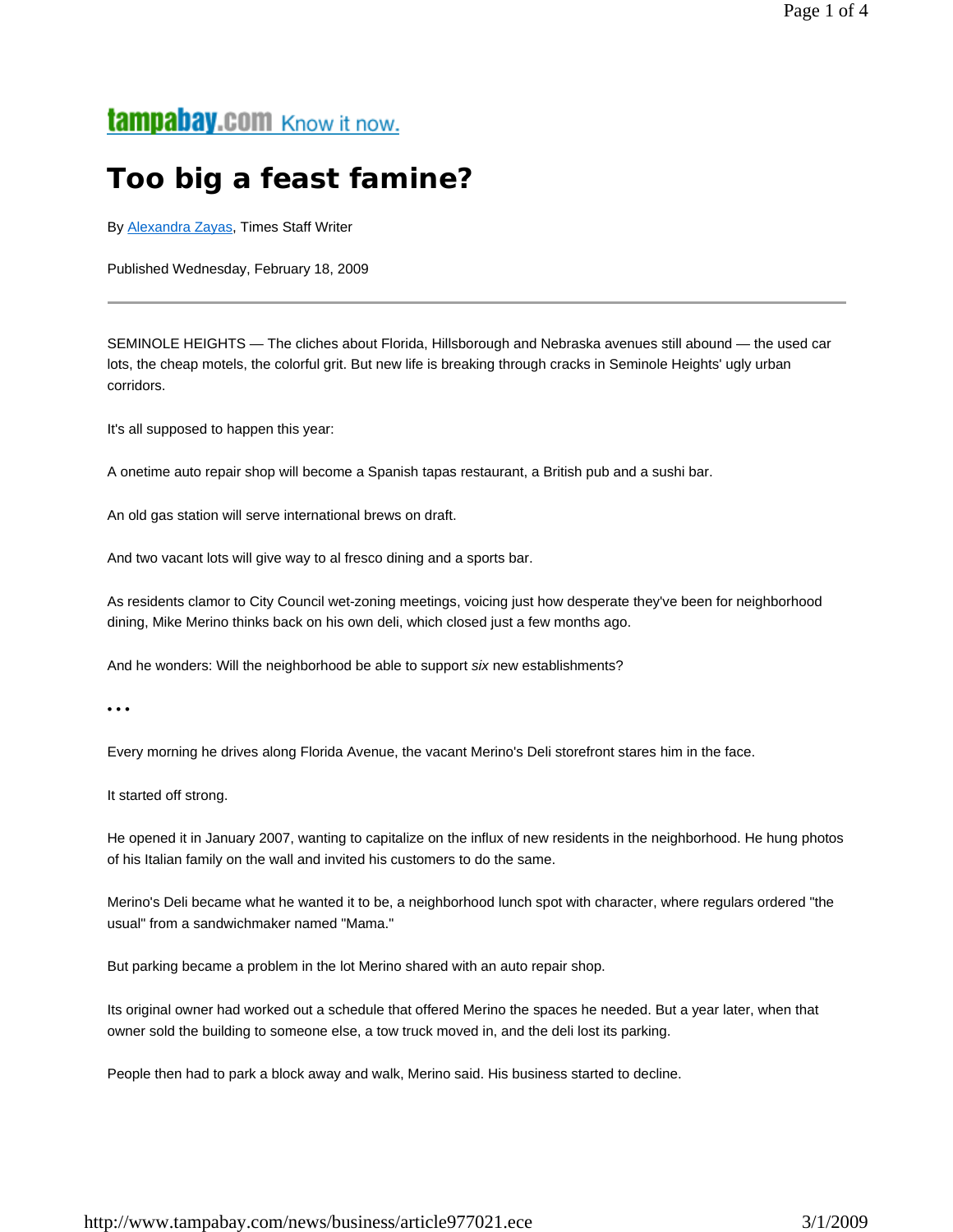When he canvassed the neighborhood with fliers, he got a new influx of customers who said they didn't know his place existed. Business increased, but only for a short time. Wall Street tanked and people just stopped coming. On Nov. 1, 2008, Merino's Deli closed.

These days, Merino is looking for a job. He says he could re-open his deli in one day, but not in Seminole Heights.

"I'd be scared to," he said. "The pie is only so big."

• • •

Let's talk about this idea of the proverbial pie being sliced too thin. Will the restaurants all be starved for little pieces of the same neighborhood?

California-based restaurant consultant Ron Santibanez, whose national client list includes Disneyland and A&W Restaurants, doesn't see a pie. He sees a magnet.

"They're strengthening their marketing through numbers," he said. "They feel like they're trying to create a destination location."

People like choices, he said. Sometimes, they'll go to a food destination and then decide where to eat. Variety is good. Competition is good.

His only concern with Seminole Heights is whether the neighborhoods alone can support the restaurants.

Census data from a decade ago showed that residents in Seminole Heights neighborhoods earned lower than the city's average of \$22,010 at the time. The community has undergone somewhat of a makeover since then with increased home values that indicate higher-earning neighbors. Still, Santibanez urges the new restaurants to reach outside the neighborhoods for clients and to include price points that will fit everyone's budgets.

Cheaper options are keeping restaurants afloat in this tough economic climate, he says. People want to feel like they're getting a bargain, but they still want the luxury of eating out. Mid-priced is the way to go.

The neighborhood is already home to a few restaurants. On Fridays, Cappy's Pizza is packed. And on Saturday mornings, people line up at the Three Coins diner just to get a table.

"Sometimes people will sit around the dinner table figuring out how to pay their bills," Santibanez says. "Then they'll get up and say, 'What the heck? Let's go out to eat.' "

• • •

At first, Melissa Deming admits she was a little nervous about six places opening at the same time in a neighborhood not used to supporting that many. But the owner of Ella's, an upcoming Americana folk art cafe on Nebraska, thought, "I think it'll be great. There are going to be a variety of things. It will make the neighborhood a destination."

It helps that some of the restaurants have already established themselves in other neighborhoods.

The Independent, an international brew pub, has a popular location in St. Petersburg. And people still remember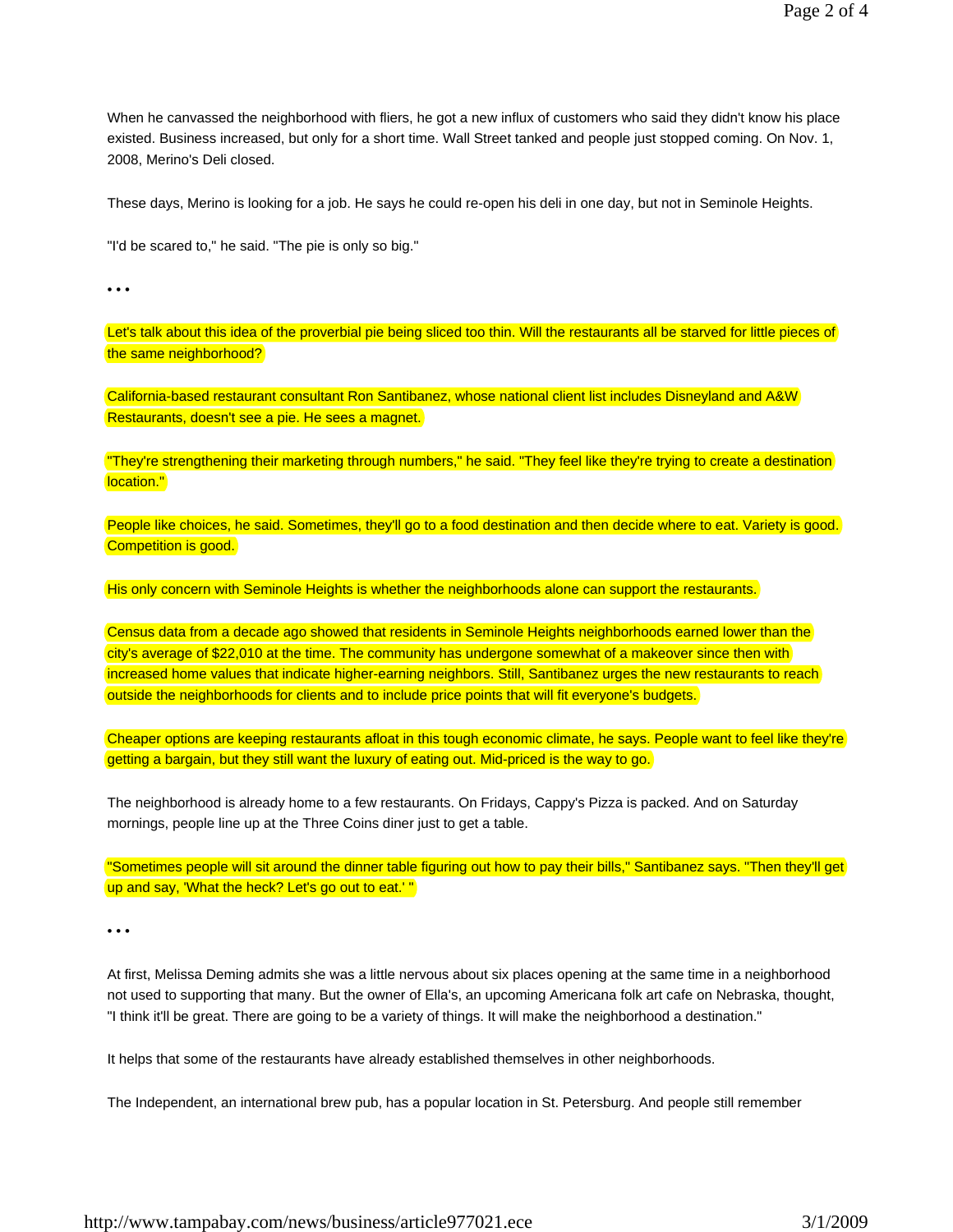Sangria's, the tapas restaurant formerly in SoHo now set to open next to the Hillsborough Avenue Starbucks.

Sangria's owner John Obediente actually wants to mimic his restaurant's last home by creating a small version of its old corner, complete with a pub and a sushi bar. Obediente is counting on both neighbors and non-neighbors to frequent his restaurants.

The Independent will specifically be a neighborhood pub, owner Veronica Vellines says. Others will, of course, come. But she decided on this location because residents are starved for a cool place to hang out.

"We're going there for Seminole Heights," she says.

And if the neighborhood turnout to support her pub at a recent City Council meeting is any indication, the Independent's bar will be lined with residents.

Ingrid Smith, who lives a few blocks away, says she'll walk there. And another resident, Ben Mills, says the bar is what he has been waiting for. "It's so long coming," he said at the hearing.

With each of the six restaurants receiving the same kind of support from the neighborhood, Merino just hopes those people step up to sustain them.

"Maybe what happened to me is a good thing," Merino says. "You've got to support things. You've got to go to them. You've got to put your money where your mouth is."

*Alexandra Zayas can be reached at azayas@sptimes.com or (813) 226-3354.*

### **Six new spots for Seminole Heights**

#### **Sangria's**

**What:** Spanish tapas bar and restaurant

**Where:** 512 E Hillsborough Ave.

#### **Also at this location:**

- Myoumi sushi bar
- LeRoy's Gastro Pub

**Status:** Ready to break ground

**Ella's**

**What:** Americana folk art cafe, from comfort food to pasta to vegetarian selections

**Where:** 5119 N Nebraska Ave.